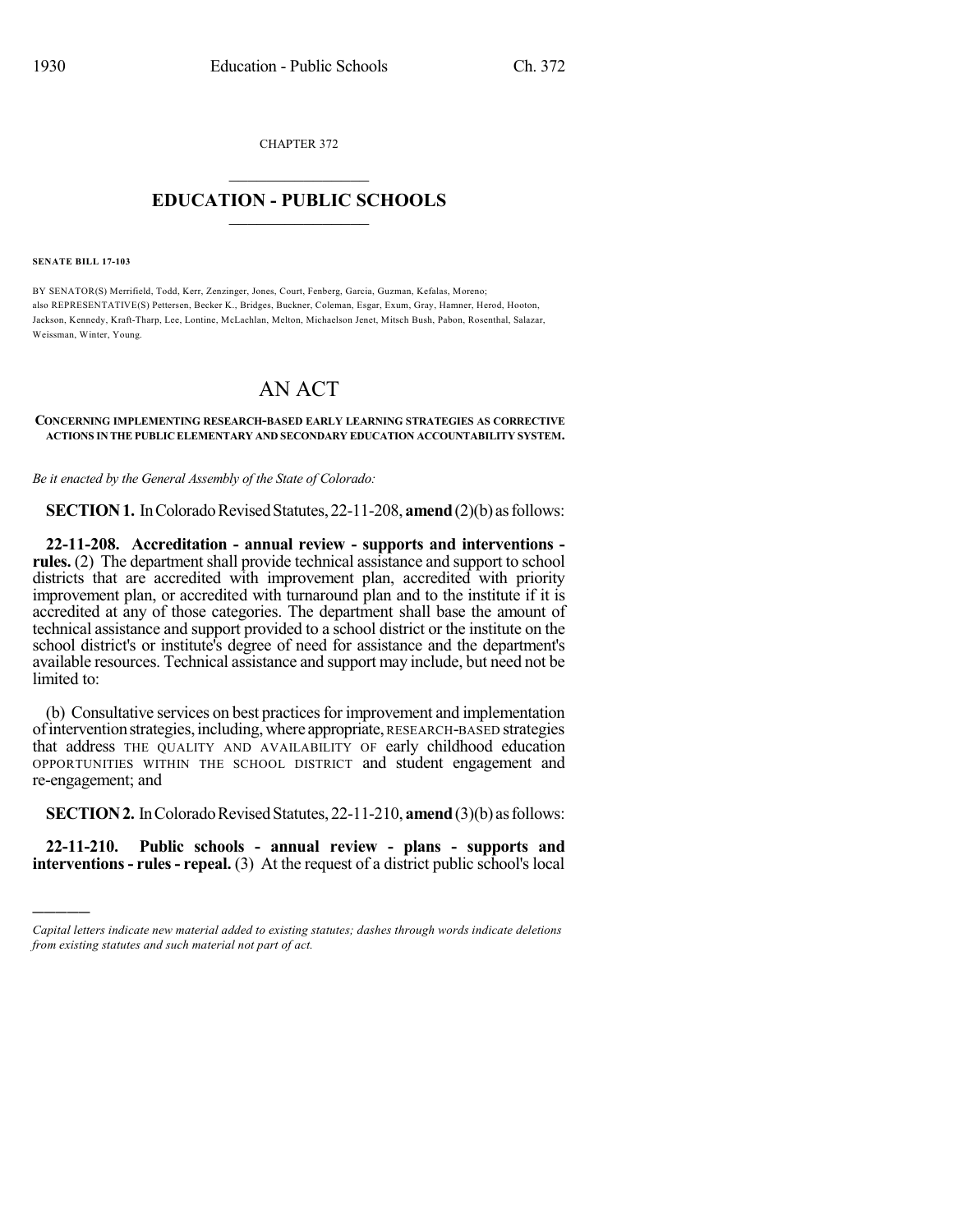school board, or at the institute's request for an institute charter school, the department shall provide technical assistance and support to the public school, local school board, or institute in preparing and implementing the public school's improvement, priority improvement, or turnaround plan. The department shall base the amount of technical assistance and support provided to a public school, the local school board, or the institute on the school's degree of need for assistance and the department's available resources. Technical assistance and support may include, but need not be limited to:

(b) Consultative services on best practicesfor improvement and implementation ofinterventionstrategies,including,where appropriate, RESEARCH-BASED strategies that address THE QUALITY AND AVAILABILITY OF early childhood education OPPORTUNITIES FOR STUDENTS WHO RESIDE WITHIN THE NEIGHBORHOOD FOR THE PUBLIC SCHOOL and student engagement and re-engagement; and

**SECTION 3.** In Colorado Revised Statutes, 22-11-305, **amend** (3) introductory portion and (3)(c); and **add** (4) as follows:

**22-11-305. Accredited with priority improvement plan - school district or institute - plan contents - adoption.** (3) A district priority improvement plan or an institute priority improvement plan shall MUST be designed to ensure that the school district or the institute improves its performance to the extent that, following completion of its next annual accreditation review, the school district or the institute attains a higher accreditation category. At a minimum, a district priority improvement plan or an institute priority improvement plan shall MUST:

(c) Assess and prioritize the issues and needs ofthe district or institute and of the district public schools or institute charter schools that must be addressed to raise the levels of attainment on the performance indicators by the district public schools or institute charter schools and to improve school readiness in district public schools or institute charter schools that serve students in preschool and kindergarten. IF A SCHOOL DISTRICT INCLUDES A DISTRICT PUBLIC SCHOOL THAT IS OPERATING UNDER A PRIORITY IMPROVEMENT OR TURNAROUND PLAN AND ENROLLS STUDENTS IN KINDERGARTEN OR ANY OF GRADES ONE THROUGH THREE, THE NEEDS ASSESSMENT FOR THE SCHOOL DISTRICT SHALL INCLUDE, BUT SHALL NOT BE LIMITED TO, THE EARLY CHILDHOOD LEARNING NEEDS ASSESSMENT DESCRIBED IN SUBSECTION (4)OF THIS SECTION.

(4) AN EARLY CHILDHOOD LEARNING NEEDS ASSESSMENT MUST DETERMINE THE EXTENT TO WHICH:

(a) THERE ARE QUALITY EARLY CHILDHOOD PROGRAMS EXISTING WITHIN THE GEOGRAPHIC BOUNDARIES OF THE SCHOOL DISTRICT;

(b) CHILDREN ARE ENROLLED IN PUBLICLY FUNDED EARLY LEARNING AND DEVELOPMENT PROGRAMS WITHIN THE SCHOOL DISTRICT OR IN PRIVATE EARLY LEARNING AND DEVELOPMENT PROGRAMS THAT PARTICIPATE IN THE SCHOOL READINESS QUALITY IMPROVEMENT PROGRAM CREATED IN SECTION 26-6.5-106;

(c) THE SCHOOL DISTRICT AND THE DISTRICT PUBLIC SCHOOLS WORK WITH AN EARLY CHILDHOOD COUNCIL ESTABLISHED PURSUANT TO PART 1OF ARTICLE 60.5OF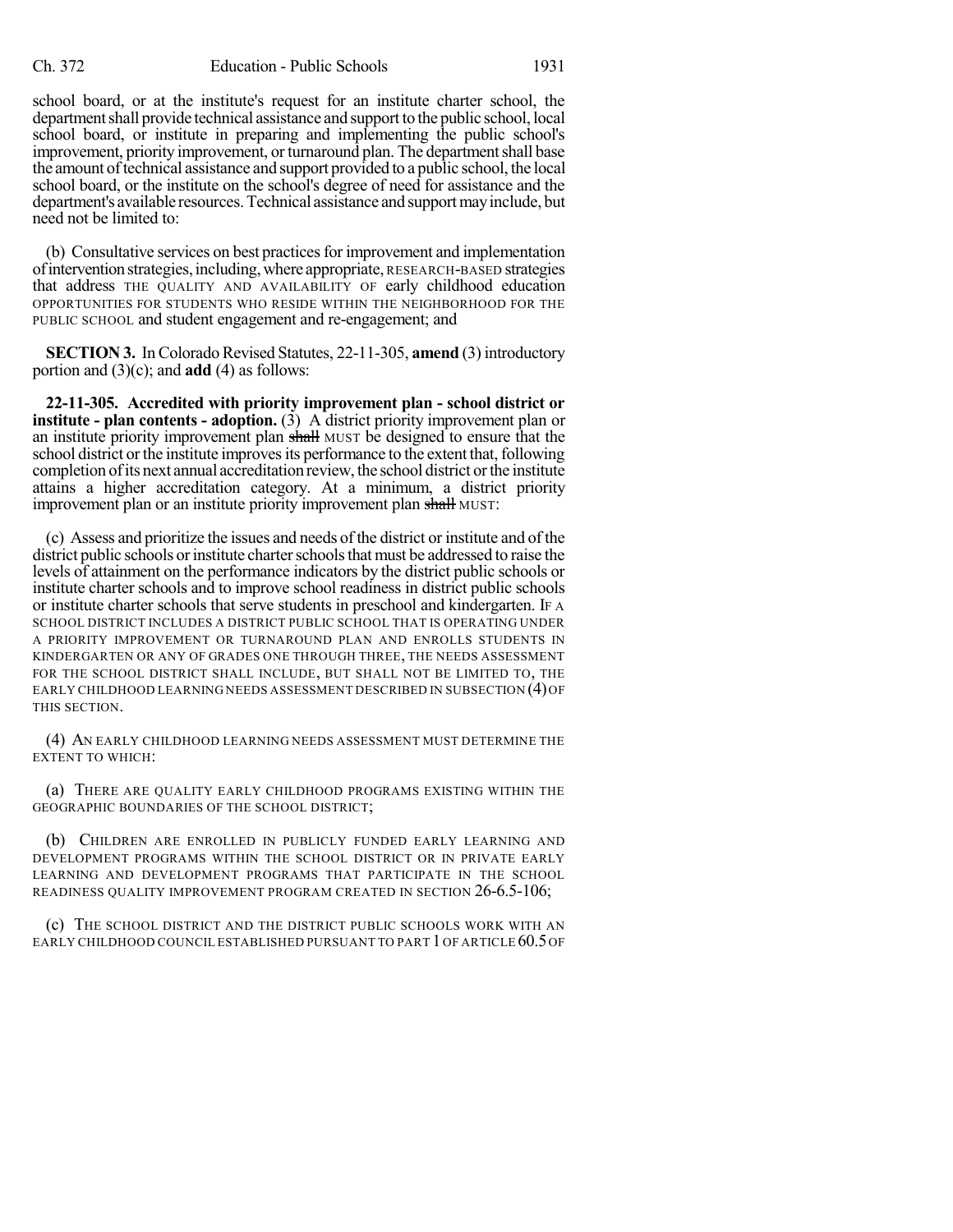TITLE 26 OR EARLY CHILDHOOD COMMUNITY AGENCIES EXISTING WITHIN THE SCHOOL DISTRICT;

(d) THE SCHOOL DISTRICT AND THE DISTRICT PUBLIC SCHOOLS COLLABORATE WITH EARLY CHILDHOOD PROVIDERS AND PROGRAMS REGARDING STUDENTS' TRANSITION FROM PRESCHOOL TO KINDERGARTEN;

(e) TEACHERS EMPLOYED BY THE SCHOOL DISTRICT OR THE DISTRICT PUBLIC SCHOOLS TO TEACH KINDERGARTEN OR ONE OF GRADES ONE THROUGH THREE HAVE EARLY CHILDHOOD TEACHING CREDENTIALS;

(f) JOINT PROFESSIONAL DEVELOPMENT OPPORTUNITIES, INCLUDING OPPORTUNITIES FOR EDUCATOR COLLABORATION, ARE AVAILABLE WITHIN THE SCHOOL DISTRICT FOR EARLY CHILDHOOD PROVIDERS, TEACHERS, AND PRINCIPALS;

(g) THE SCHOOL DISTRICT AND THE DISTRICT PUBLIC SCHOOLS HAVE A CURRENT PARENT ENGAGEMENT PLAN AND PROVIDE AMPLE OPPORTUNITIES FOR PARENT AND FAMILY ENGAGEMENT IN PRESCHOOL THROUGH THIRD GRADE; AND

(h) OTHER EARLY CHILDHOOD RESOURCES, SUCH AS HOME VISITATION, EARLY INTERVENTION SERVICES, LIBRARY PROGRAMS FOR YOUNG CHILDREN, AND FAMILY RESOURCE CENTERS, ARE AVAILABLE TO FAMILIES WHO RESIDE WITHIN THE SCHOOL DISTRICT.

**SECTION 4.** In Colorado Revised Statutes, 22-11-306, **amend** (3) introductory portion and (3)(c) as follows:

**22-11-306. Accredited with turnaround plan - school district or institute plan content - adoption.** (3) A district turnaround plan or an institute turnaround plan shall MUST be designed to ensure that the school district or the institute improves its performance to the extent that, following completion of its next annual accreditation review, the school district orthe institute attains a higher accreditation category. At a minimum, a district turnaround plan or an institute turnaround plan shall must:

(c) Assess and prioritize the issues and needs of the district or institute and of the district public schools or institute charter schools that must be addressed to raise the levels of attainment on the performance indicators by the district public schools or institute charter schools and to improve school readiness in district public schools or institute charter schools that serve students in preschool and kindergarten. IF A SCHOOL DISTRICT INCLUDES A DISTRICT PUBLIC SCHOOL THAT IS OPERATING UNDER A PRIORITY IMPROVEMENT OR TURNAROUND PLAN AND ENROLLS STUDENTS IN KINDERGARTEN OR ANY OF GRADES ONE THROUGH THREE, THE NEEDS ASSESSMENT FOR THE SCHOOL DISTRICT SHALL INCLUDE, BUT SHALL NOT BE LIMITED TO, THE EARLY CHILDHOOD LEARNING NEEDS ASSESSMENT DESCRIBED IN SECTION 22-11-305 (4).

**SECTION 5.** In Colorado Revised Statutes, 22-11-405, **amend** (4)(c); and **add** (4.5) as follows:

## **22-11-405. Schoolpriority improvementplan- contents.**(4) Aschool priority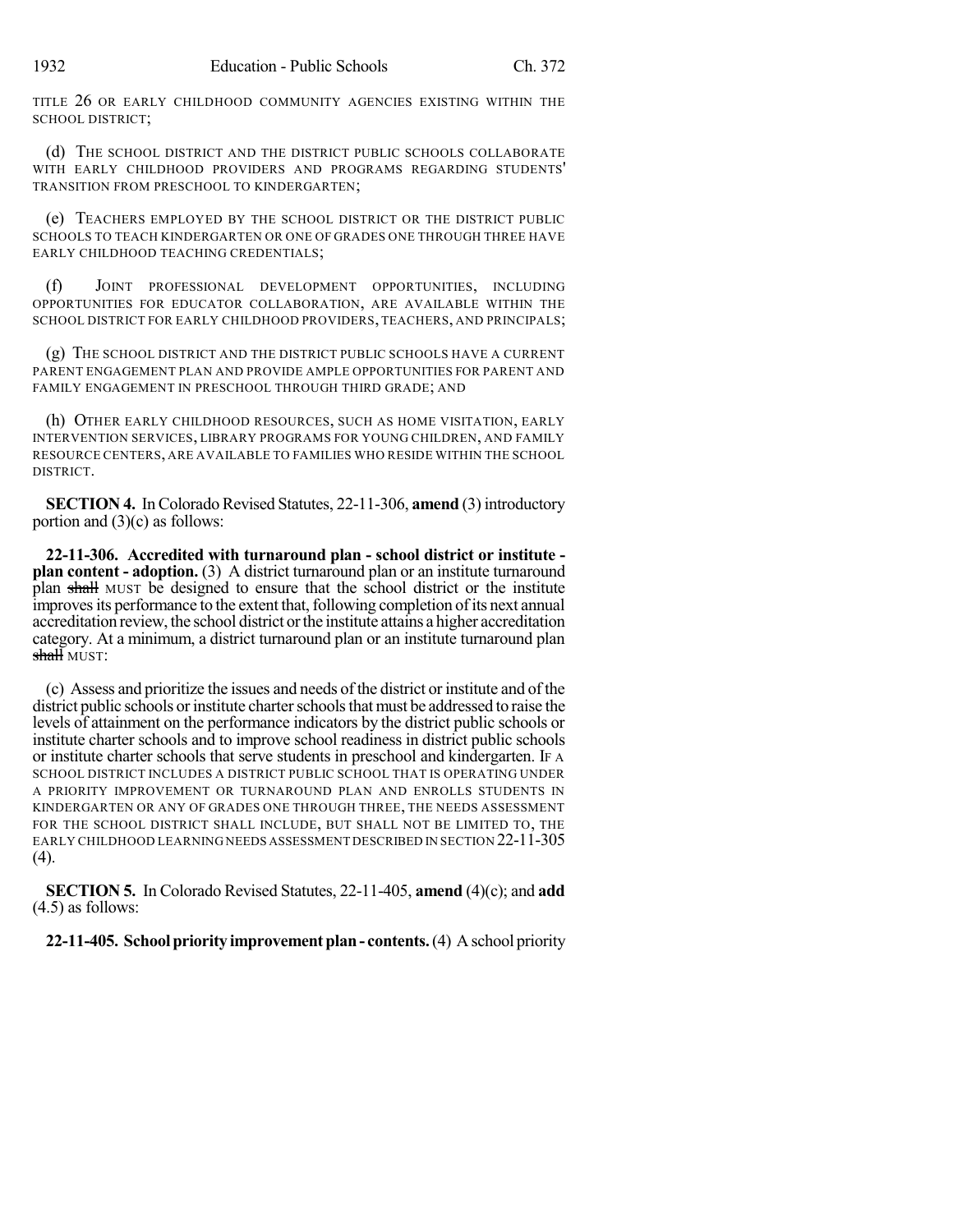improvement plan must be designed to ensure that the public school improves its performance to the extent that, following completion of the public school's next annual performance review, the public school attains a higher accreditation category. At a minimum, a school priority improvement plan must:

(c) Assess and prioritize the issues and needs at the public school that must be addressed to raise the levels of attainment on the performance indicators by the public school and to improve school readiness, if the public school serves students in preschool or kindergarten. THE NEEDS ASSESSMENT FOR A PUBLIC SCHOOL THAT ENROLLS STUDENTS IN KINDERGARTEN OR ANY OF GRADES ONE THROUGH THREE SHALL INCLUDE, BUT SHALL NOT BE LIMITED TO, THE EARLY CHILDHOOD LEARNING NEEDS ASSESSMENT DESCRIBED IN SUBSECTION (4.5) OF THIS SECTION.

(4.5) AN EARLY CHILDHOOD LEARNINGNEEDS ASSESSMENT MUST DETERMINE THE EXTENT TO WHICH:

(a) THERE ARE QUALITY EARLY CHILDHOOD PROGRAMS EXISTING WITHIN THE NEIGHBORHOOD OF THE PUBLIC SCHOOL; EXCEPT THAT A PUBLIC SCHOOL MUST INCLUDE THIS INFORMATION IN THE EARLY CHILDHOOD LEARNING NEEDS ASSESSMENT ONLY IF THE INFORMATION IS READILY AVAILABLE TO THE PUBLIC SCHOOL;

(b) CHILDREN ARE ENROLLED IN PUBLICLY FUNDED EARLY LEARNING AND DEVELOPMENT PROGRAMS WITHIN THE NEIGHBORHOOD OF THE PUBLIC SCHOOL OR IN PRIVATE EARLY LEARNING AND DEVELOPMENT PROGRAMS THAT PARTICIPATE IN THE SCHOOL READINESS QUALITY IMPROVEMENT PROGRAM CREATED IN SECTION 26-6.5-106 AND ARE LOCATED WITHIN THE NEIGHBORHOOD OF THE PUBLIC SCHOOL; EXCEPT THAT A PUBLIC SCHOOL MUST INCLUDE THIS INFORMATION IN THE EARLY CHILDHOOD LEARNING NEEDS ASSESSMENT ONLY IF THE INFORMATION IS READILY AVAILABLE TO THE PUBLIC SCHOOL;

(c) THE PUBLIC SCHOOL WORKS WITH AN EARLY CHILDHOOD COUNCIL ESTABLISHED PURSUANT TO PART 1 OF ARTICLE 60.5 OF TITLE 26 OR EARLY CHILDHOOD COMMUNITY AGENCIES EXISTING WITHIN THE NEIGHBORHOOD OF THE PUBLIC SCHOOL;

(d) THE PUBLIC SCHOOL COLLABORATES WITH EARLY CHILDHOOD PROVIDERS AND PROGRAMS REGARDING STUDENTS' TRANSITION FROM PRESCHOOL TO KINDERGARTEN;

(e) TEACHERS EMPLOYED AT OR BY THE PUBLIC SCHOOL TO TEACH KINDERGARTEN OR ONE OF GRADES ONE THROUGH THREE HAVE EARLY CHILDHOOD TEACHING CREDENTIALS;

(f) JOINT PROFESSIONAL DEVELOPMENT OPPORTUNITIES, INCLUDING OPPORTUNITIES FOR EDUCATOR COLLABORATION, ARE AVAILABLE THROUGH THE PUBLIC SCHOOL FOR EARLY CHILDHOOD PROVIDERS, TEACHERS, AND PRINCIPALS;

(g) THE PUBLIC SCHOOL HAS A CURRENT PARENT ENGAGEMENT PLAN AND PROVIDES AMPLE OPPORTUNITIES FOR PARENT AND FAMILY ENGAGEMENT IN PRESCHOOL THROUGH THIRD GRADE; AND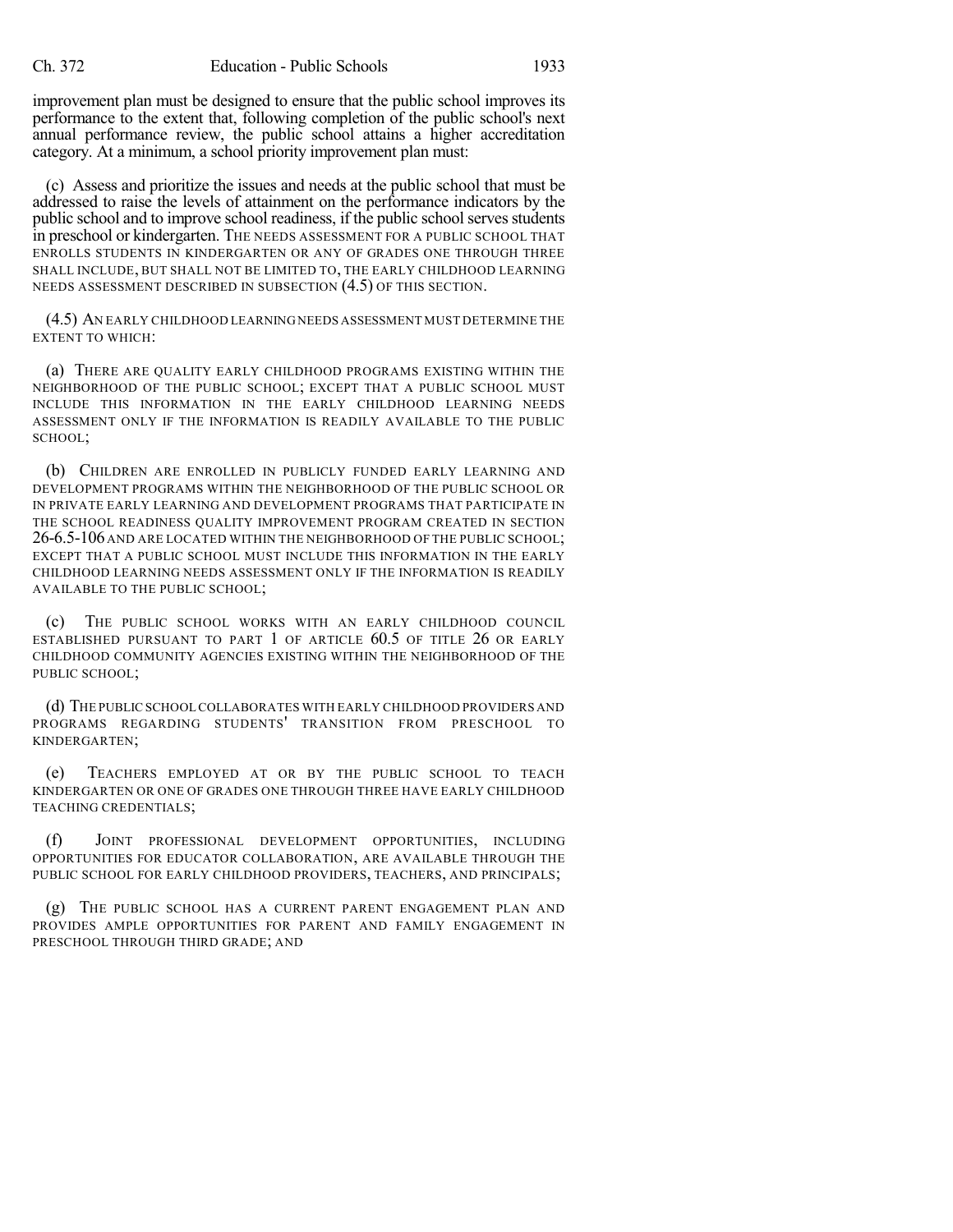(h) OTHER EARLY CHILDHOOD RESOURCES, SUCH AS HOME VISITATION, EARLY INTERVENTION SERVICES, LIBRARY PROGRAMS FOR YOUNG CHILDREN, AND FAMILY RESOURCE CENTERS, ARE AVAILABLE TO FAMILIES WHO RESIDE IN THE NEIGHBORHOOD OF THE PUBLIC SCHOOL.

**SECTION 6.** In Colorado Revised Statutes, 22-11-406, **amend** (3)(c), (3)(d) introductory portion, and (3)(d)(VI); and **add** (3)(d)(VI.5) as follows:

**22-11-406. School turnaround plan - contents.** (3) A school turnaround plan must be designed to ensure that the public school improves its performance to the extent that, following completion of the public school's next annual performance review, the public school attains a higher accreditation category. At a minimum, a school turnaround plan must:

(c) Assess and prioritize the issues and needs at the public school that must be addressed to raise the levels of attainment on the performance indicators by the public school and to improve school readiness, if the public school serves students in preschool or kindergarten. THE NEEDS ASSESSMENT FOR A PUBLIC SCHOOL THAT ENROLLS STUDENTS IN KINDERGARTEN OR ANY OF GRADES ONE THROUGH THREE SHALL INCLUDE, BUT SHALL NOT BE LIMITED TO, THE EARLY CHILDHOOD LEARNING NEEDS ASSESSMENT DESCRIBED IN SECTION 22-11-405 (4.5).

(d) Identify specific, research-based strategies that are appropriate in scope, intensity, and type to address the needs and issues identified pursuant to paragraph  $(c)$  of this subsection  $(3)$  SUBSECTION  $(3)(c)$  OF THIS SECTION, which strategies shall, at a minimum, include one or more of the following:

(VI) For a district charter school or an institute charter school, renegotiating and significantly restructuring the charter school's charter contract; and

(VI.5) FOR A PUBLIC SCHOOL THAT SERVES STUDENTS ENROLLED IN KINDERGARTEN OR ANY OF GRADES ONE THROUGH THREE,THAT THE PUBLIC SCHOOL INVEST IN RESEARCH-BASED STRATEGIES FOCUSED ON EARLY LEARNING AND DEVELOPMENT TO ADDRESS ANY DEFICIENCIES IDENTIFIED IN THE EARLY CHILDHOOD LEARNING NEEDS ASSESSMENT COMPLETED FOR THE PUBLIC SCHOOL PURSUANT TO SUBSECTION (3)(c) OF THIS SECTION IF THE CAUSE OF THE PUBLIC SCHOOL'S LOW PERFORMANCE IS DIRECTLY RELATED TO LACK OF SCHOOL READINESS AND ACCESS TO QUALITY EARLY LEARNING OPPORTUNITIES, AS DEMONSTRATED BY STUDENT ACHIEVEMENT DATA FOR THE EARLY ELEMENTARY GRADES, AND THE PUBLIC SCHOOL HAS NOT SUCCESSFULLY IMPLEMENTED THESE STRATEGIES IN THE PRECEDING SCHOOL YEARS. RESEARCH-BASED EARLY LEARNING AND DEVELOPMENT STRATEGIES INCLUDE INCREASING THE QUALITY AND AVAILABILITY OF EARLY LEARNING AND DEVELOPMENT PROGRAMS FOR STUDENTS WHO RESIDE WITHIN THE NEIGHBORHOOD OF THE PUBLIC SCHOOL AND INCREASING THE RESOURCES AVAILABLE IN KINDERGARTEN THROUGH THIRD GRADE TO IMPROVE SCHOOL READINESS AND EARLY LEARNING. A PUBLIC SCHOOL MAY IMPLEMENT STRATEGIES FOCUSED ON EARLY LEARNING AND DEVELOPMENT AS DESCRIBED IN THIS SUBSECTION  $(3)(d)(VI.5)$  ONLY IN COMBINATION WITH AT LEAST ONE OTHER RESEARCH-BASED STRATEGY SPECIFIED IN THIS SUBSECTION  $(3)(d)$ .

**SECTION 7. No appropriation.** The general assembly has determined that this